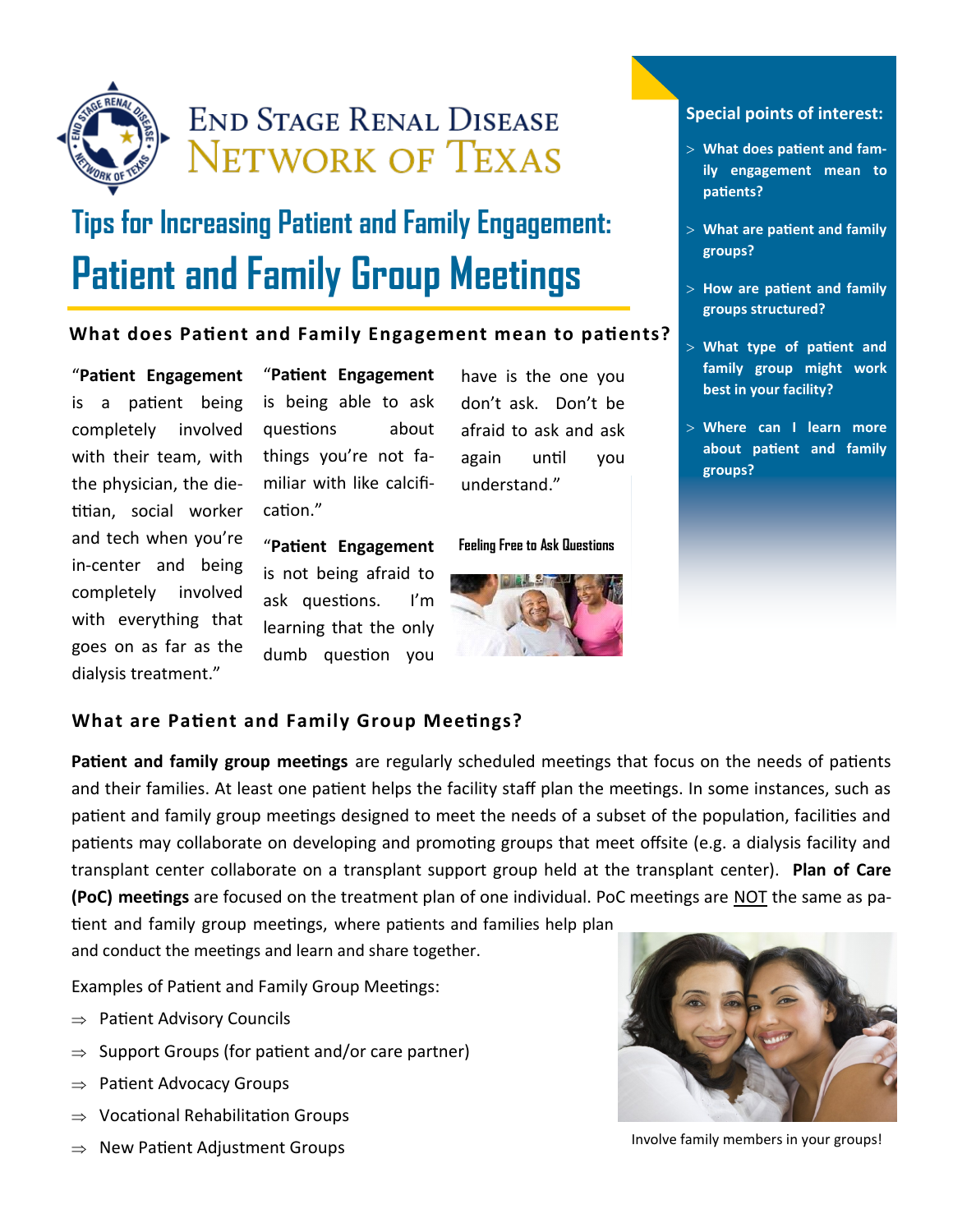#### **How are sustainable patient and family group meetings structured?**

**Asking FPRs and engaged patients to help can save you time and energy.**



**"We often forget that patients have lives outside of the dialysis facility."**

# **Kidney-friendly snacks draw a crowd!**



1. **Patients are involved in planning and promoting the meetings.** Facility Patient Representatives (FPRs) are engaged patients that have accepted a leadership role in a facility. Invite FPRs and other interested patients and family members to help plan the meetings. Utilizing their insight into topics, scheduling, and other important considerations will save you time and energy!

2. **The group's purpose matches the patients' needs.** The most successful groups are designed to meet the needs of the individual facility's patients and families. Ask your FPRs and engaged patients to find out what people would like to know or what they are interested in.

Are some of your patients interested in returning to work? If so, a vocational rehab group might be the best option. Or perhaps your facility would like to increase your ICH-CAHPS scores. A Patient Advisory Council is an excellent way to learn more about the patients' experience of care in your facility.

Remember that patients' and families' needs change over time. Stay in touch with your patients and their families by asking them periodically about their current needs and interests.

**3. Family members are treated… like family!** As renal healthcare professionals, our work with patients is focused on providing treatment. We often forget that patients have lives outside of our facilities and that their loved ones are also heavily impacted by the challenges of kidney disease. Take time to communicate with family members, ask what types of groups they might find helpful, and encourage them to participate. Time invested in your patients' support system is time well -spent.

**4. Patients and families have an incentive to attend.** Small gestures such as providing refreshments, door prizes, and other giveaways of nominal value can make a big difference in attendance!

**5. Staff and patients have realistic expectations.**  Group meetings rarely go exactly as planned. That's okay! Maybe you didn't cover the agenda items because questions took the discussion in a different direction. In this case, allow more time at the next meeting for questions and answers.

Perhaps your first meeting only attracted 3 people, even though 12 patients RSVP'd. Think of it this way — three people that you care about got the information and support they

needed. That's a win, no matter how you look at it! Next time, try an Open House format, or ask an FPR to remind patients the day before the meeting. The most important thing is that you make adjustments along the way, and never stop trying!

**6. Staff members, patients, and families hold each other accountable.** Your patients are watching to see if you will follow through on your commitments to them. If you ask them for input and act on that feedback, they gain confidence in you (and their FPRs). Once trust is established, your patients and/or their families may be more comfortable reaching out for the support they need or bring new ideas to the table.

When you hold each other accountable, you will be able to remind your patients that trust is a twoway street; you expect them, with the support of their families, to selfmanage and model healthy behaviors to their peers and participate in healthy patient engagement behaviors inside and outside of the patient and family group meetings. These healthy behaviors improve quality of life for the patients and their families and reduce the amount of time and energy required of the staff.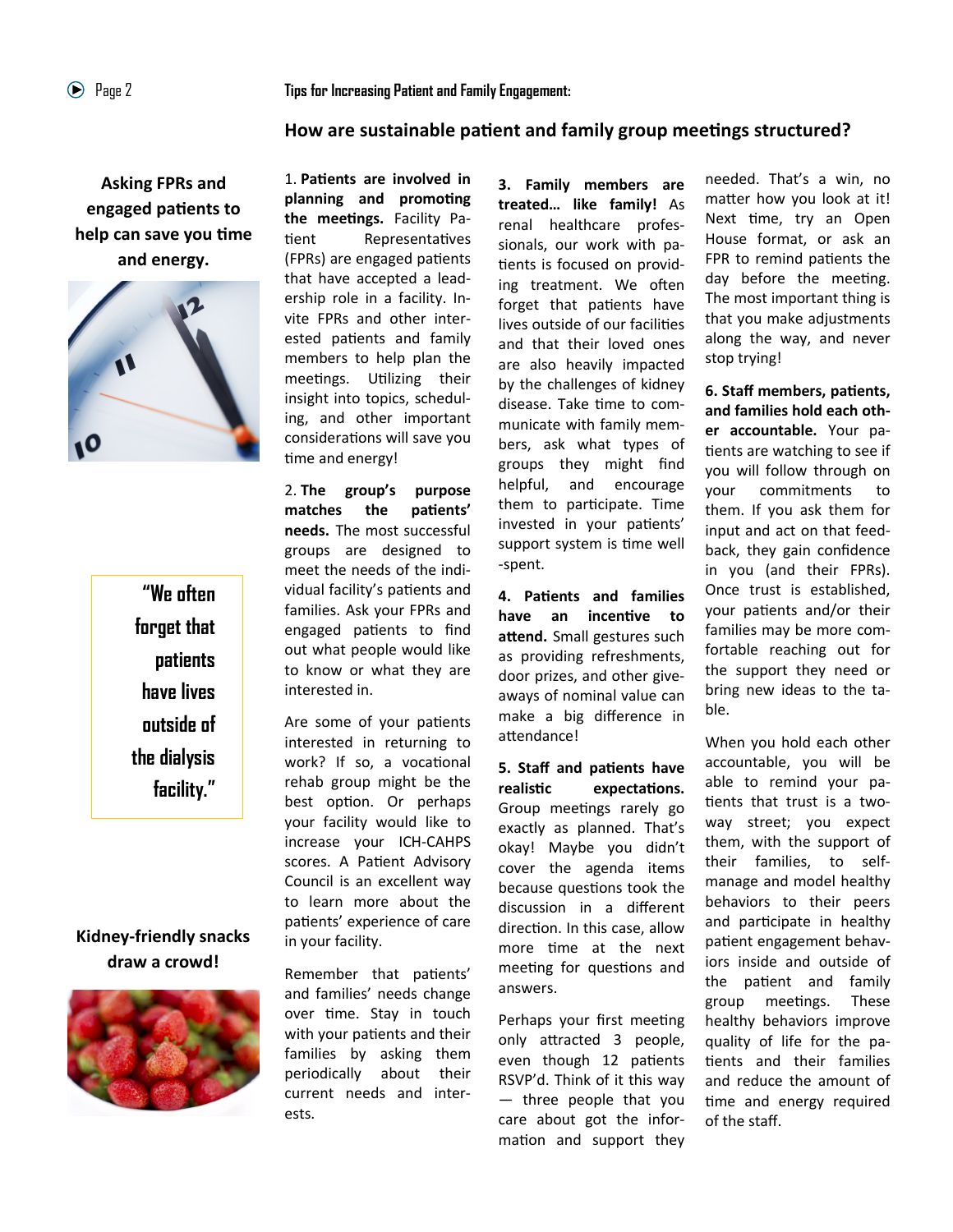Page 3

#### **What type of Patient and Family Group might work best in my facility?**

**Patient and Family Advisory Councils.** Creating an advisory council allows a facility to increase patient satisfaction and safety through timely feedback from patients and their families. Facilities with active patient and family advisory committees experience reduced errors, better health outcomes, and increased patient loyalty.

**Support Groups.** Effective support groups promote self-care by addressing the social, emotional, and psychological needs of the patient and/or family. By offering this type of support to patients and/or family members, facilities can improve the health of the entire support system and the quality of life for individuals with kidney disease.

**Patient Advocacy Groups.** Informed patients have the ability to advocate for quality care and improved patient experience of care. Patient advocates can improve communication by serving as intermediaries between patients and staff. Ideally, a facility has an FPR for each shift so that they understand the needs of the patients and staff and are easily accessible.

**Vocational Rehabilitation Groups.** Voc Rehab groups provide support, education, and resources to patients before, during, and after their return to the workforce. Consider this type of group if you have a number of home hemo patients or workforce-age patients. A Rehabilitation Counselor from the local DADS

office can be invited to speak about *Ticket to Work,* which may allow patients to maintain Social Security and Medicare benefits while working. The Rehabilitation Counselor can also provide education on other available programs.

**New Patient Adjustment Groups.** Individuals new to dialysis will benefit greatly from interaction with positive, engaged peers. New patient groups enable patients with high health literacy to coach and/or mentor patients that are new to dialysis. Understanding that individuals with ESRD can continue to enjoy a good quality of life through selfmanagement may encourage new dialysis patients to become engaged in their care.



**Patient and family groups increase health literacy.**

**"Self-care is defined as the actions individuals take to lead a healthy lifestyle; to meet their social, emotional and psychological needs; to care for their longterm condition; and to prevent further illness or accidents."[1](http://www.ncbi.nlm.nih.gov/pmc/articles/PMC2071971/#ref3#ref3)**

#### **How might staff benefit from patient and family group meetings?**

**Group meetings increase health literacy.**  Patient and family group meetings not only provide education, but encourage discussion of the material. Discussing the information with their peers may encourage patients to ask ques-

tions and lead to a better understanding of the material better than the traditional instructor-student model.

**Patients learn to selfmanage.** Patients with higher health literacy are better prepared to self-manage their disease. Patients that selfmanage require less time and energy from the staff. Healthier patients feel more positive about the level of care they are receiving and have fewer missed appointments due to illness and hospitalization.

**Patients with higher health literacy are better prepared to self-manage ESRD.**